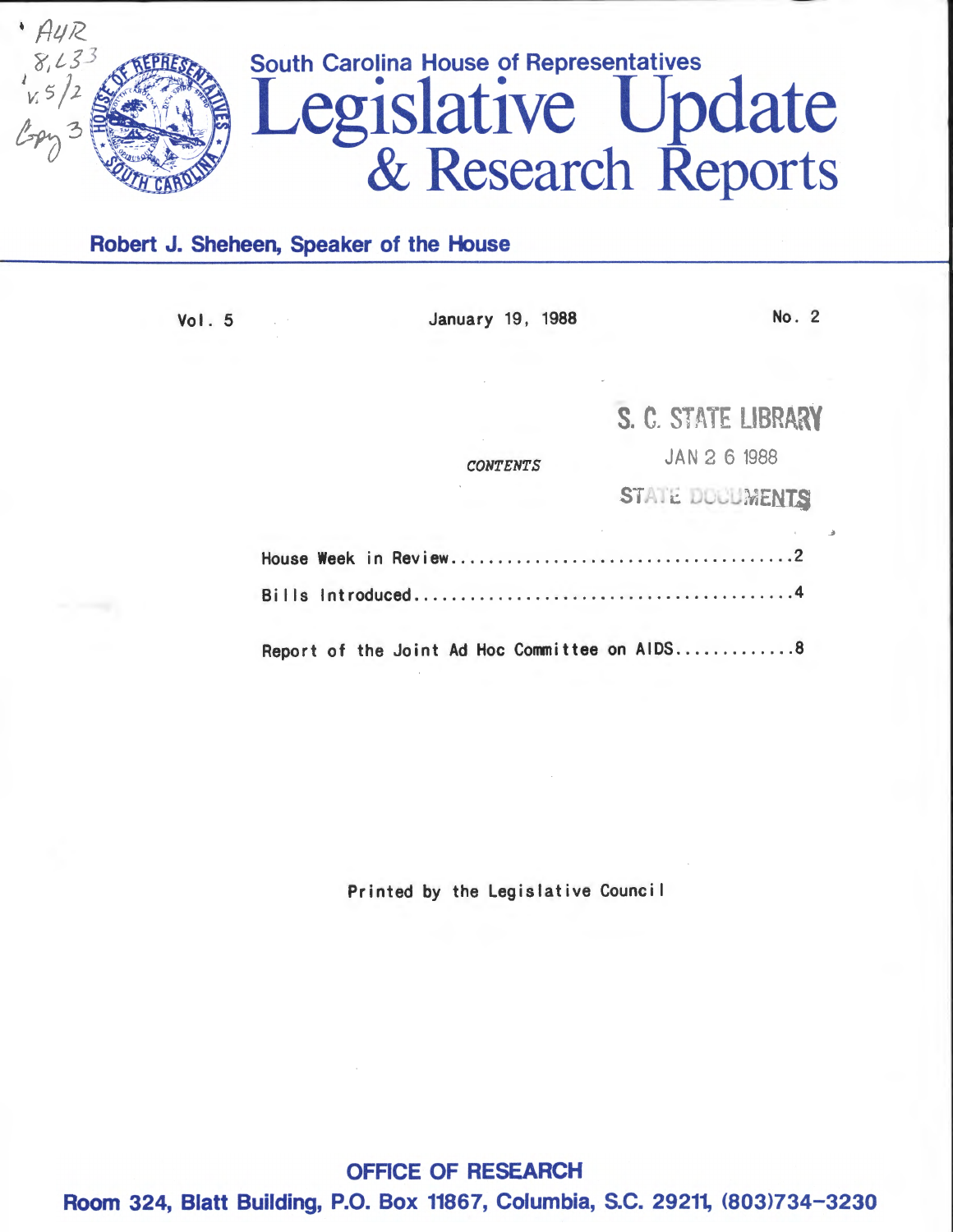$\Delta$ 

 $\mathcal{L}$ 

House Week in Review

The opening week of the 1988 legislative session got off to a quick start for House members as they tackled bills set for special order left on the House calendar from last year's session.

More than 150 prefiled bills and close to 100 new bills were introduced last week and assigned to committees. On opening day, it took more than an hour for all the prefi led bi lis and newly introduced bills to be given their official first reading and conmittee referrals.

One of the first orders of business was the swearing-in of four new House members by Speaker Robert Sheheen. New House members and their conmittees are: District 32 Rep. Derham Cole, A-Spartanburg, assigned to the Agriculture and Natural Resources Conmittee; District 35 Rep. Stephen Lanford, A-Spartanburg, assigned to the Medical, Military, Public and Municipal Affairs Conmittee; District 51 Rep. Paul Burch, D-Chesterfield, assigned to the Judiciary Committee, and District 71 Rep. Alva Humphries, A-Richland, assigned to the Agriculture and Natural Resources Committee.

## Budget Vetoes Sustained

The House unanimously sustained all 277 gubernatorial vetoes to the 1987-88 State Budget after hearing a report from House Ways and Means Committee Chairman Rep. Robert Mclellan, D-Oconee, on the shortage of state revenues for the current fiscal year.

Mclellan pointed out that revenue projections are now \$7.5 mi II ion short of funding the current fiscal year's appropriations. If the vetoes were overridden, this projected revenue shortfall would grow to \$24.5 million, thereby compounding the problem.

In addition, he said the Board of Economic Advisors, while anticipating no recession this year, did not see any strength in the economy and is cautioning state leaders about a possible slowdown of consumer spending and the subsequent impact on state revenues. On a voice vote, the House agreed to sustain the vetoes.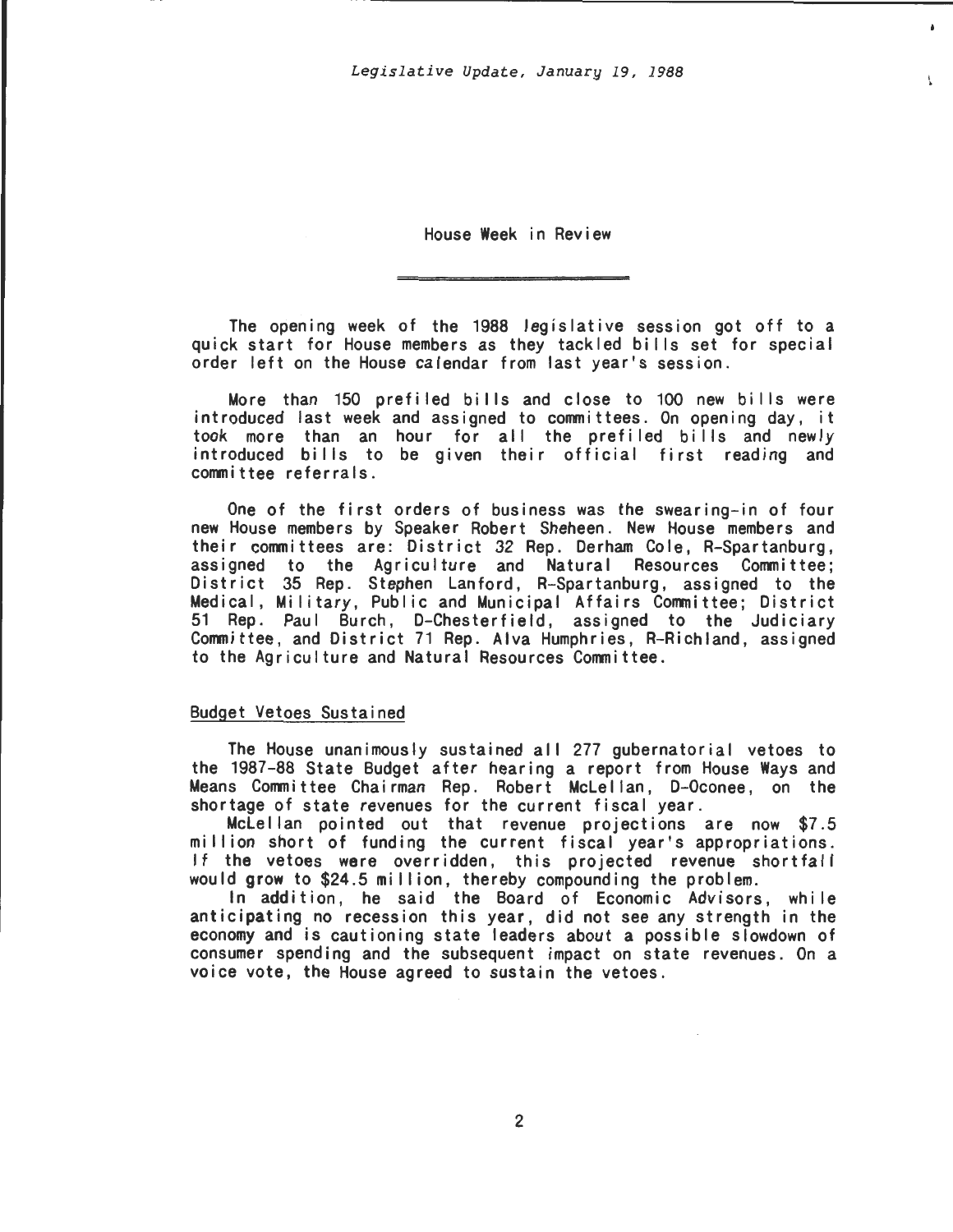# Changes in the Legislative Process

House members also rejected legislation that would shorten the legislative session by a month. By a vote of 66-50, the House voted to table H.2550. which would amend the State Constitution so that the General Assembly would convene on the second Tuesday in February instead of the second Tuesday in January.

However, on another legislative issue, the House gave final approval to H.2549 , which would speed up the budgetary process. The House approved the bi II after eliminating language that would move up the legislative adjournment date from the first Thursday in June to the second Thursday in May.

Under the bill, now sent to the Senate for consideration, the state Board of Economic Advisors would make its initial forecast of economic conditions no later than Oct. 15. Any subsequent adjustments could be only downwards with the final forecast issued Feb. 15 .

H.2549 also calls for state agencies to submit their spending requests one month earlier  $--$  Oct. 1 instead of Nov. 1. And the legislation would have the two legislative budget committees -- the House Ways and Means Committee and Senate Finance Committee -- meet in early December to start work on the State Budget.

## Sheriff's Qualifications and Social Workers

In other action, the House also gave second reading approval to a joint resolution that would change the Constitution to allow the Legislature to set in law the qualifications for sheriffs. In enacted, the resolution would send the question to the voters to be considered as a statewide referendum during next November's general e lection.

The House also gave final approval to legislation that would more stringently regulate social workers in South Carolina. The bill eliminates the old Board of Social Worker Registration and defines the qualifications of those who may be licensed in one of three professional social work categories. The bill now goes to the Senate for consideration.

## SLED Chief J.P. Strom Remembered

On the opening day of the session, the House adjourned in memory of long-time SLED Chief J.P. "Pete" Strom, who died in December, but not before approving a concurrent resolution expressing sympathy to Strom's family. The resolution, also approved last week by the Senate, saluted Strom for the advancements he made in law enforcement in South Carol ina and for his long and distinguished career. After approving the resolution, the House stood in silent prayer in memory of the late Chief Strom .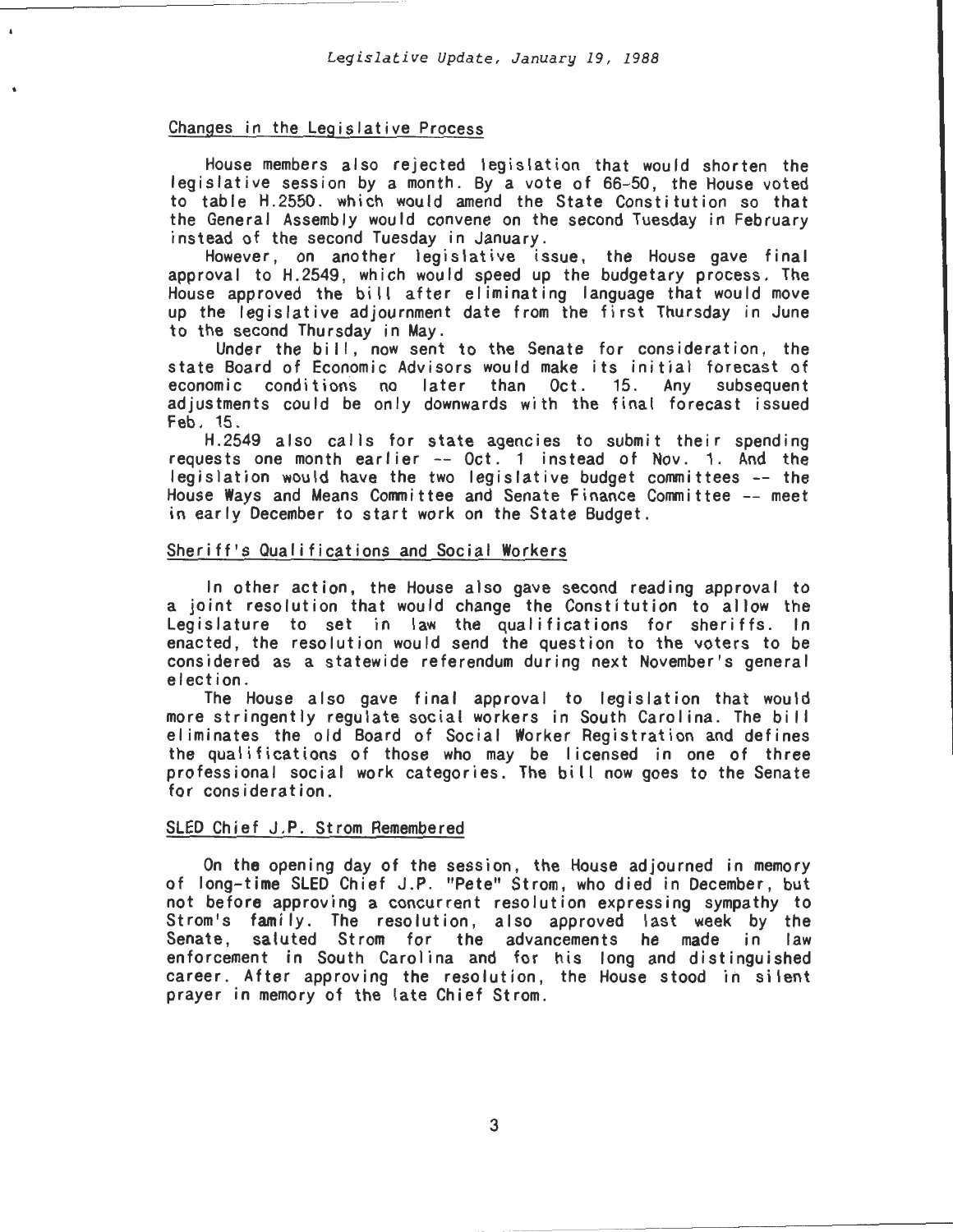Legislation Introduced

Here is a sampling of bi lis introduced in the House during the previous week of the legislative session. Not all the House bills introduced are featured here. The bills are divided by the standing committee to which they were referred.

 $\mathcal{L}^{\text{max}}$  ,  $\mathbf{v}_{\text{max}}$ 

## *Agriculture and Natural Resources Committee*

Live Wolves (H.3455, Rep. McEachin). This bill would make it unlawful to sell, import or ship live wolves into South Carolina. The only exception would be for exhibition purposes as approved by the state Department of Wildlife and Marine Resources .

Wildlife experts say wolves are considered threatened or endangered species, and they are extinct in South Carolina. The only wolves now in the state are red wolves which were released for breeding purposes at the Cape Romain Wildlife Sanctuary.

# *Education and Public Works Committee*

Auto Insurance Rate Brochure (H.3483, Rep. J. Bradley). This bill would require the state Highway Department to include in the<br>department's license and registration renewal package a department's license and registration renewal state-prepared brochure comparing automobile insurance rates . The brochure, which would be prepared by the state Insurance Department, would "list and compare the rates of automobile insurers doing business in South Carolina."

Highway Project Announcements (H.3518, Rep. Rudnick). This legislation would require the State Highway Department to give at least semiannual reports to the public on highway projects of \$100,000 or more. These progress reports must be published in the newspaper in the county or counties where the project is located.

School Bus Driver Training (H.3538, Rep. Aydlette). School bus drivers would undertake extensive training under this legislation. The training, which would be developed by the State Board of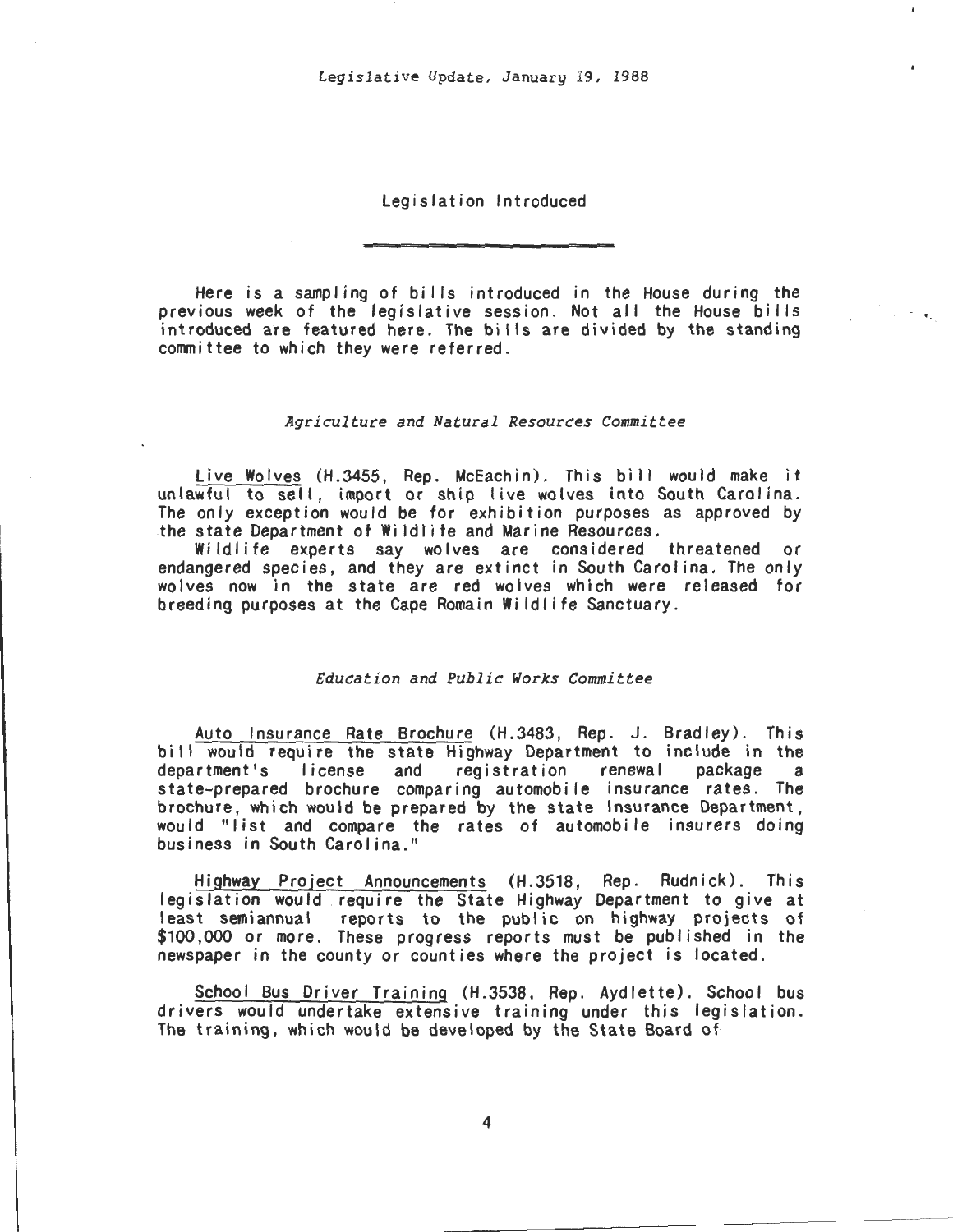Education, must include at least four hours of behind the wheel training; at least 6 hours of classroom instruction including<br>defensive driving techniques, first aid and pupil behavior defensive driving techniques, first management, and at least 10 hours of behind the wheel training in a loaded bus under the supervision of a certified bus driver.

In addition, in-service training in driver supervision and safety would be required of all principals, assistant principals, district transportation supervisors and any other school employees responsible for bus drivers.

#### *Judiciary Committee*

Juror Pol ling (H.3487, Rep. Davenport) . No juror could be pol led to determined how he voted after the jury foreman has announced the verdict under this proposed legislation.

Car Repair Rip-offs. (H.3452, Rep. Haskins). This legislation would amend the South Carolina Unfair Trade Practices Act to define unfair and deceptive practices in motor vehicle repairs. Not surprisingly, this is a lengthy bill, outlining in detail the car owner's nightmare -- deceptive repair practices which would be prohibited under this law .

Some of the practices that would be considered unfair and deceptive under this bill include failing to give the customer a written estimate before beginning work; failing to perform promised repairs wi thin the period of time agreed to or within a reasonable time; representing a replacement part as new when it's not, and exaggerating the seriousness of the malfunction to induce the customer to agree to the repair. Anyone who has ever had his car in the shop for repairs will see himself somewhere in this bill.

Marijuana Traffic Tickets (H.3521, Rep. Tucker). This bi I I would allow the uniform traffic ticket to be issued for the crimes of marijuana or hashish possession. It also would allow law officers to arrest a person committing any of the non-traffic offenses covered by the uniform traffic ticket instead of issuing the ticket itself. Arrest would be an alternative when the officer thinks that issuing the ticket "is not the best method to use given the circumstances of the violation."

RMC Appointments (H.3527, Rep. Rudnick). This statewide legislation comes in the wake of the controversy that occurred in Aiken County over the replacement of the register of mesne conveyance there. When a RMC vacancy occurs in counties where this official is elected, this bill would require the governor, upon the recommendation of a majority of the county legislative delegation, to appoint a RMC replacement to fi II the unexpired term.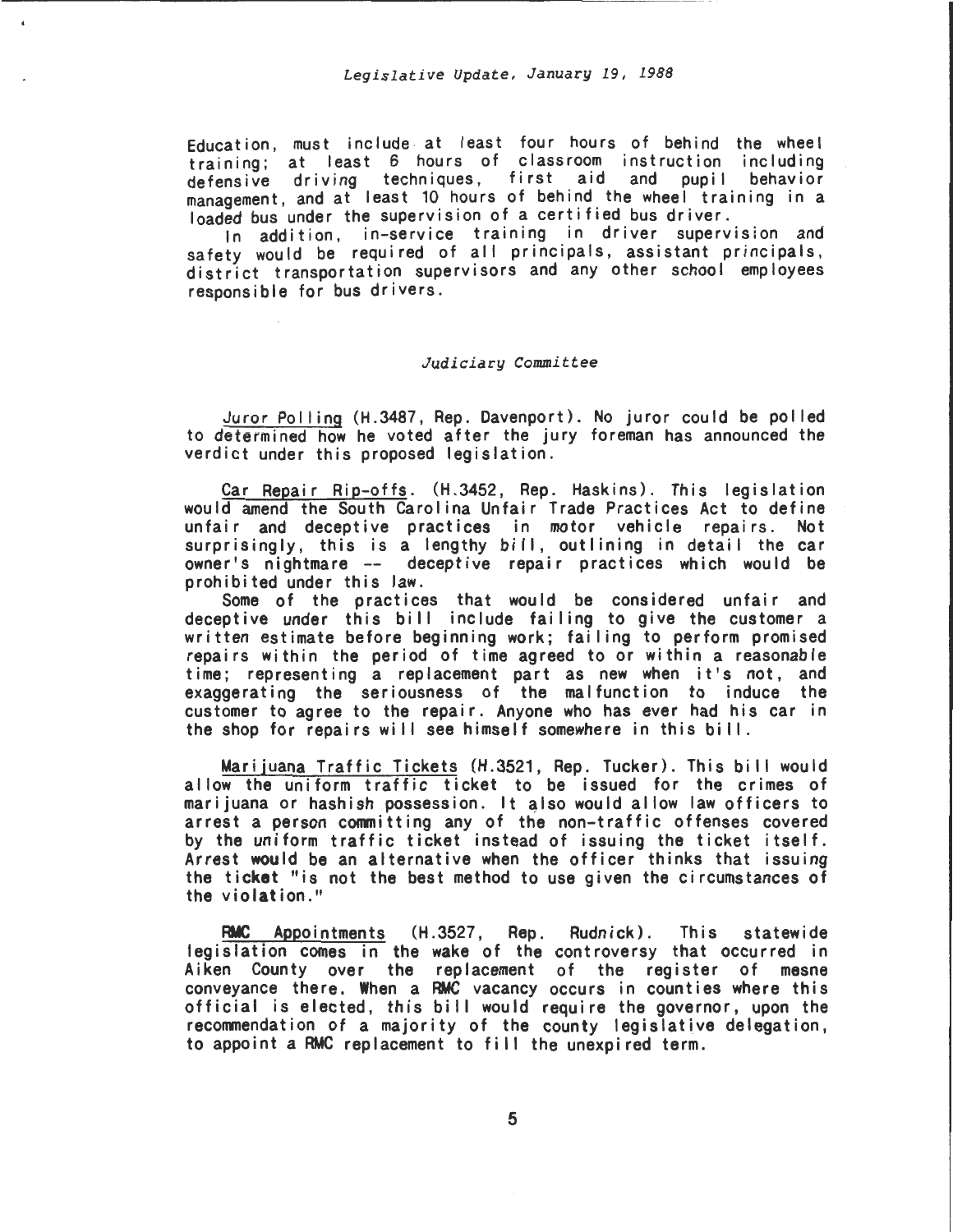## *Labor, Commerce and Industry Committee*

Christmas Eve Holiday (H.3480, Rep. J. Bradley). Last month state employees got a five day Christmas weekend after the governor declared Christmas Eve a holiday and Dec. 26 state holiday, which fell on a Saturday, was moved to Monday. If passed, this bill would prevent that kind of five day holiday weekend in the future. This bill proposes that when a weekend falls between the Christmas Day and the day after Christmas holiday, the governor may declare Christmas Eve a holiday in lieu of the Monday holiday, but both days could not be state holidays.

#### *Ways and Means Committee*

Minimum Wage for Jurors (H .3486, Rep. Davenport). This legislation proposes paying the federally set minimum wage to jurors serving in any court in South Carolina's uniform judicial system. It also would increase jurors' mileage payment from 5 cents to 20 cents ami le.

Currently per diem payment for jurors varies from county to county. For instance under the current law, Union County petit jurors get \$2.50 a day, while next door in Cherokee County, they get \$3. In neighboring Spartanburg, the per diem is \$4. Currently, Beaufort County pays the highest juror per diem -- \$12.50 a day - and mileage is paid at the same rate given state employees. This legislation would standardize juror pay and mileage among alI counties.

Inspection Sticker Fees (H.3492, Rep. Simpson). This bi II would raise the fees charged for vehicle inspection stickers to \$5 for the inspection and \$1 for the issuance of the certificate. Currently, stations charge \$2 for inspections and 50 cents for the certificates. This bill also raises the cost of inspection forms prepared by the state Highway Department and furnished to the stations. Currently, the forms cost 50 cents each. Under this proposal, they would be a dollar a piece.

Compliance Review Act (H.3497, Rep. Kirsh). The purpose of this legislation is to create a formal, structured process to determine whether a state agency is complying with the findings and recommendations of reports prepared by the Legislative Audit Council. This process, entitled the Compliance Review Act of 1988, would be the responsibility of the State Reorganization Commission, which would be charged with studying and reporting back to the General Assembly on agency compliance with LAC recommendations.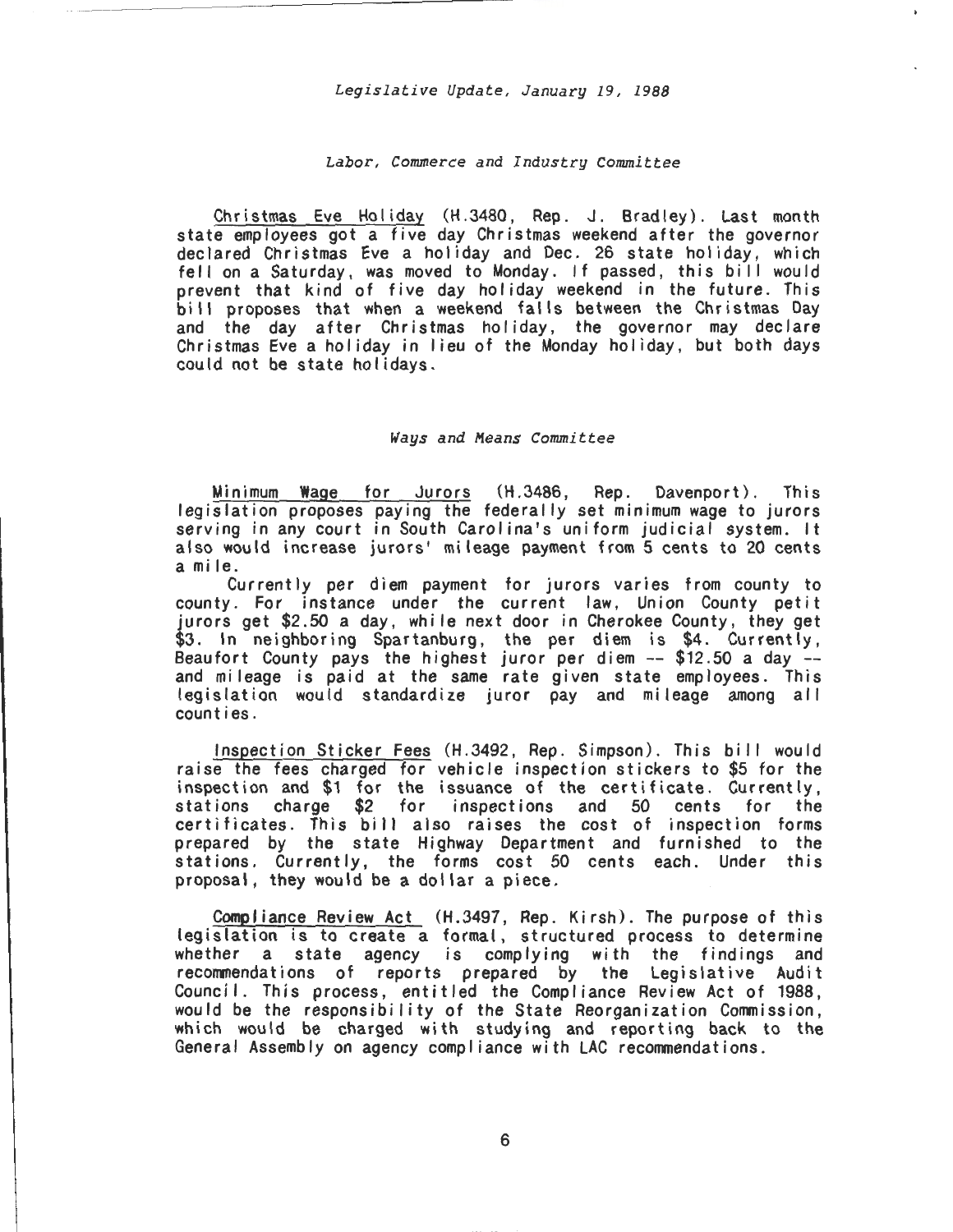Under this proposal, the Reorganization Commission's Compliance Review Subcommittee would have access to all records and working papers of a LAC audit once it is released to the public. The subcommittee would have one year to study an agency's compliance to the audit recommendations. The legislation gives the subcommittee access to alI agency documents and subpoena power if it is needed.

Within three months after this year-long study period, the subcommittee must issue a preliminary compliance review report on the agency's response to the audit findings. The agency would be allowed to respond to the subcommittee's preliminary report. The agency's response would be included as an appendix to the preliminary report.

Within three months of the issuance of the preliminary report, the subcommittee would hold public hearings on its findings. Based on the findings and recommendations made in the preliminary report and the public hearing testimony, the Reorganization Commission would issue a final compliance review report to the General Assembly and the public. Any recommendations, including proposed legislation or changes in the agency's regulations or practices, would be included in the final report.

A companion bill, S.1001, has been introduced in the Senate.

Sales Tax Exemption (H.3457, Rep. McLellan). This bill would exempt hearing aid batteries and cords from the state sales tax.

State Employees Leave-Transfer Program (H.3458, Rep. Mclellan). Under this legislation, an agency may establish a pool of employee leave time from which agency employees, facing extreme personal hardship, could draw from if they had depleted their own sick and annual leave. Under the bi II, agency employees could donate their excess sick or annual leave time to the pool. Once the donation was made, the employee donor could not withdraw it from the pool, and all employees would be required to maintain a minimum of 15 days sick leave.

The Human Resource Management Division would draw up guidelines defining the "personal emergency" which would allow an employee to draw from the pool, and the guidelines the agency would follow in granting use of the leave pool.

Under this legislation, any sick or annual leave accumulated by the employee during the time he is "borrowing" from the leave pool would have to be used. Also this bill prohibits any lump sum payments for the leave to be made if the employees leave state employment.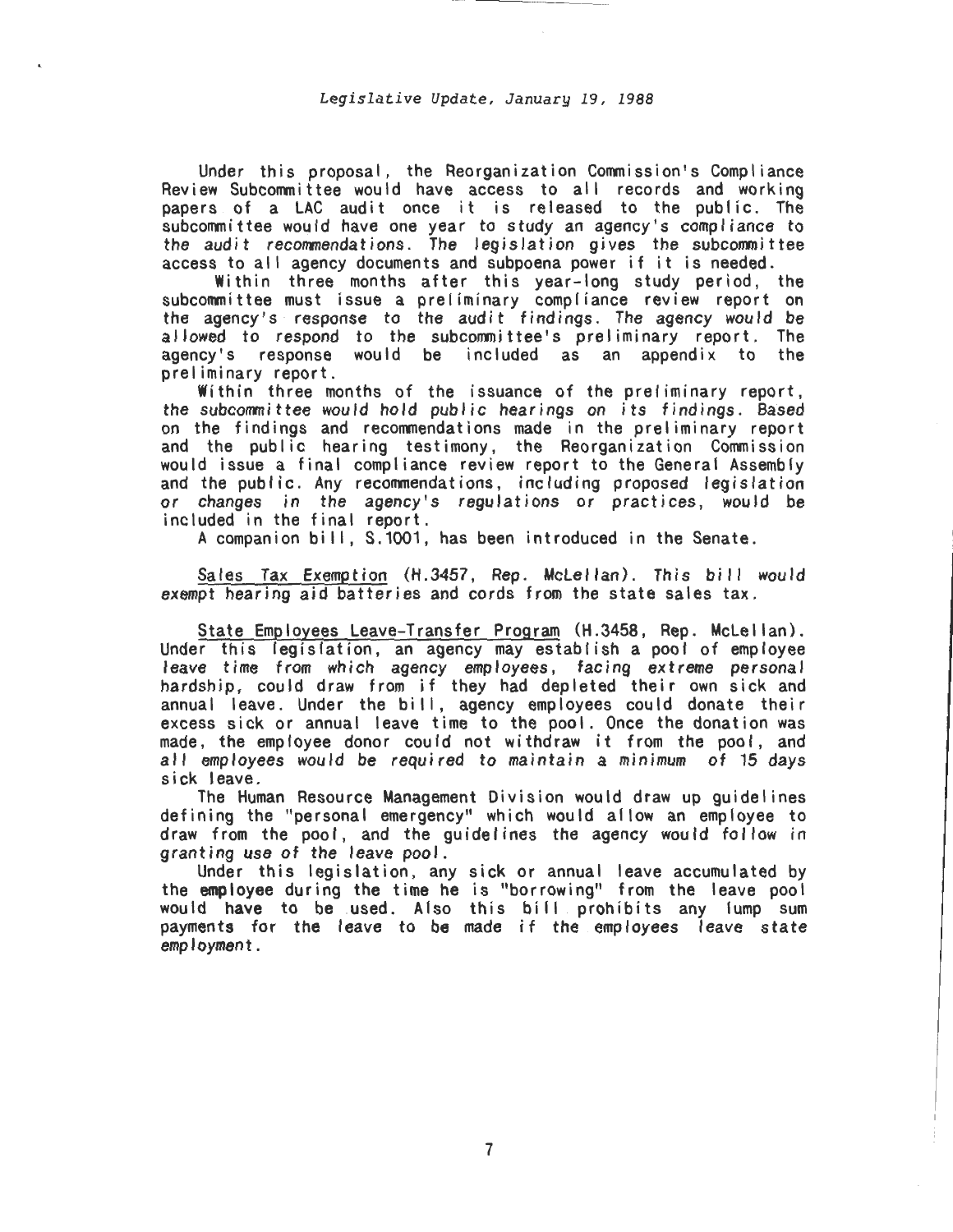Report of the Ad Hoc Committee on AIDS

No other health issue has generated more public concern than the current AIDS epidemic. This is a complicated and multi-faceted issue, commanding the attention of public policy makers in many areas of State Government.

The following article is condensed from the report to be released by the Joint Legislative Ad Hoc Committee on AIDS. It includes the 33 reconunendations approved by a majority of panel. Dissenting opinions of some of the committee members will be included in the panel's final report, which will be issued this week. Thanks to David Murday with the Legislative Health Care Planning and Oversight Committee for his assistance with this report.

#### Introduction

The human immunodeficiency virus (HIV) attacks the body's immune system. As the immune system suffers, infections and other i I lnesses become more common. The number of people with HIV expected to get Acquired Immune Deficiency Syndrome (AIDS) has risen over time. Some experts now project that over 50 percent of the people with HIV will get AIDS.

There is no direct way to detect HIV in the body. Instead, current tests detect the body's response to the virus, which results in the formation of certain antibodies. Persons can be infected with HIV up to six months or a year before the tests can detect these antibodies. The "ELISA" test, designed to protect the blood supply, costs about \$5. If the first ELISA test is positive, a second ELISA test is done. If the second test also is positive, then the more expensive, more accurate Western blot test is done to confirm HIV infection. This test costs about \$25. So HIV or AIDS testing is not one test but a series of tests.

## HIV Symptoms

A person with HIV may not show any symptoms for months or even years, but still has the virus and can infect others. HIV is spread only though infected sperm, vaginal fluids or blood. Although the virus is found in saliva, urine and tears, it does not seem to spread through these body fluids. Also, there is no evidence that insects, such as mosquitoes that feed on blood, spread the virus.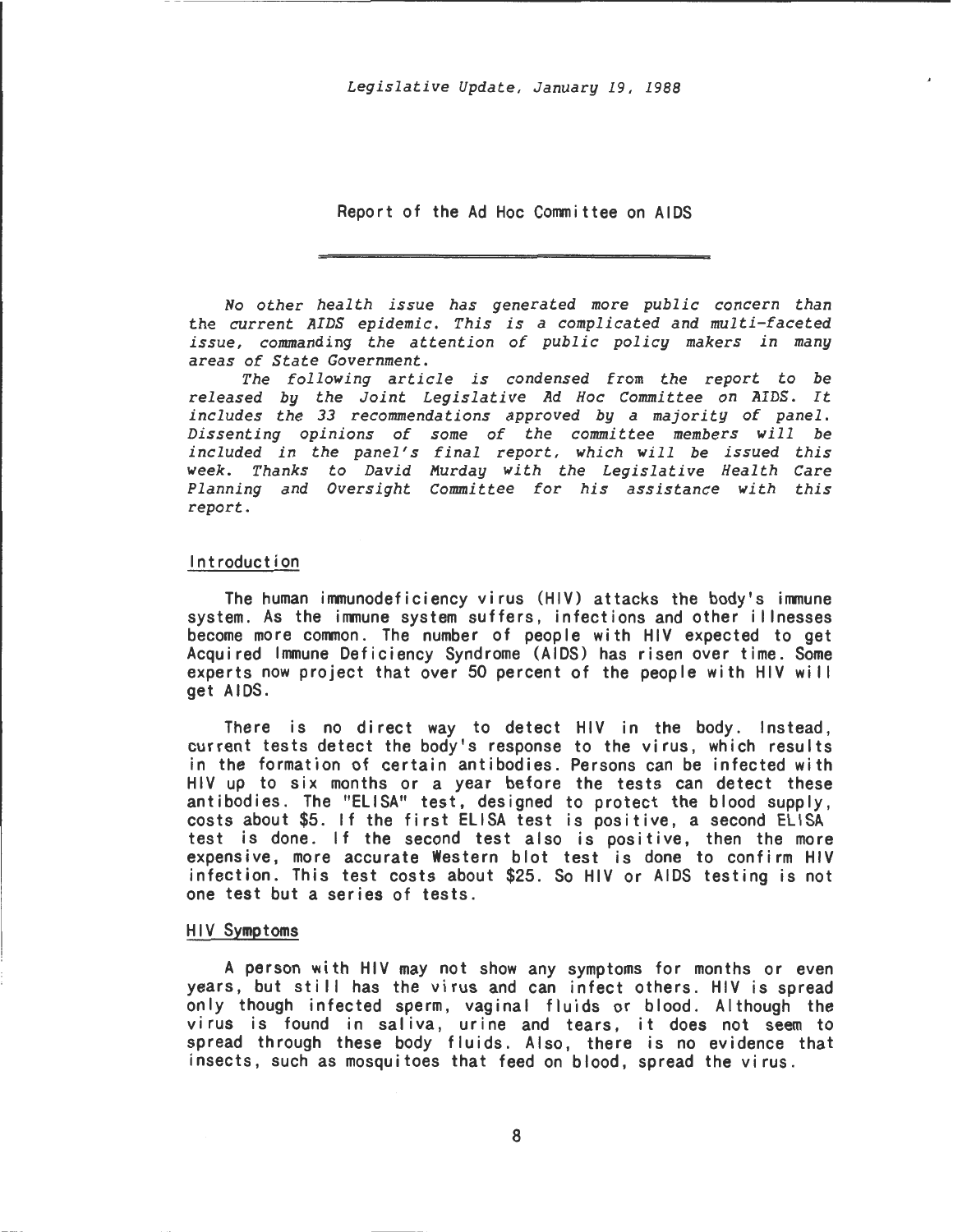HIV is not spread by casual contact, even when it is close and

The virus is fragile. It lives just a short time in air and can be killed with ordinary bleach. Since it is spread through infected blood, sperm and vaginal fluids, persons with many sexual partners or those who share intravenous needles -- mostly drug abusers -- are at high risk for HIV.

## Cost of AIDS Treatment

AIDS is the most severe form of the disease caused by HIV infection. Estimates of the average lifetime cost per AIDS case, from diagnosis to death, range from about \$40,000 to \$150,000. The Public Health Service estimates that in 1991 the total cost of care for AIDS victims will be \$8 billion to \$16 billion nationwide.

Since 1982, 175 cases of AIDS have been found in South Carolina. Only 78 of these people are still alive. While only 1,254 persons with HIV have been located, DHEC thinks that there are actually 10,000 persons with HIV in South Carolina.

HIV and AIDS pose complex social, legal and financial problems, and new information about the disease is reported daily. Responding to these issues requires informed decision makers. The Joint Legislative Health Care Planning and Oversight Committee, with House and Senate leaders, set up an Ad Hoc Legislative Panel on AIDS last vear. The panel issued 33 recommendations. Many of these The panel issued 33 recommendations. Many of these recommendations were added as amendments to H.2807 currently pending before the Senate Medical Affairs Committee.

Here are the panel's findings.

Recommendation 1: By April 15 and annually thereafter, DHEC must report to the General Assembly the latest medical information on HIV and AIDS, and the status of the state's efforts to respond to the disease. House and Senate clerks and the chairman of the appropriate joint and standing legislative committees must receive a copy of the report.

# AIDS and Employment

People with AIDS seem to be protected from discrimination under state and federal laws protecting the handicapped. Recently, a 9th Circuit U.S. Court of Appeals panel ruled that the federal Rehabilitation Act of 1973 prohibited job discrimination against persons with AIDS. In another recent case, the U.S. Supreme Court seems to support this ruling. South Carolina's laws protecting the handicapped also probably protect AIDS victims. Teachers and other school employees with AIDS are protected by Section 504 of the federal Rehabilitation Act of 1973.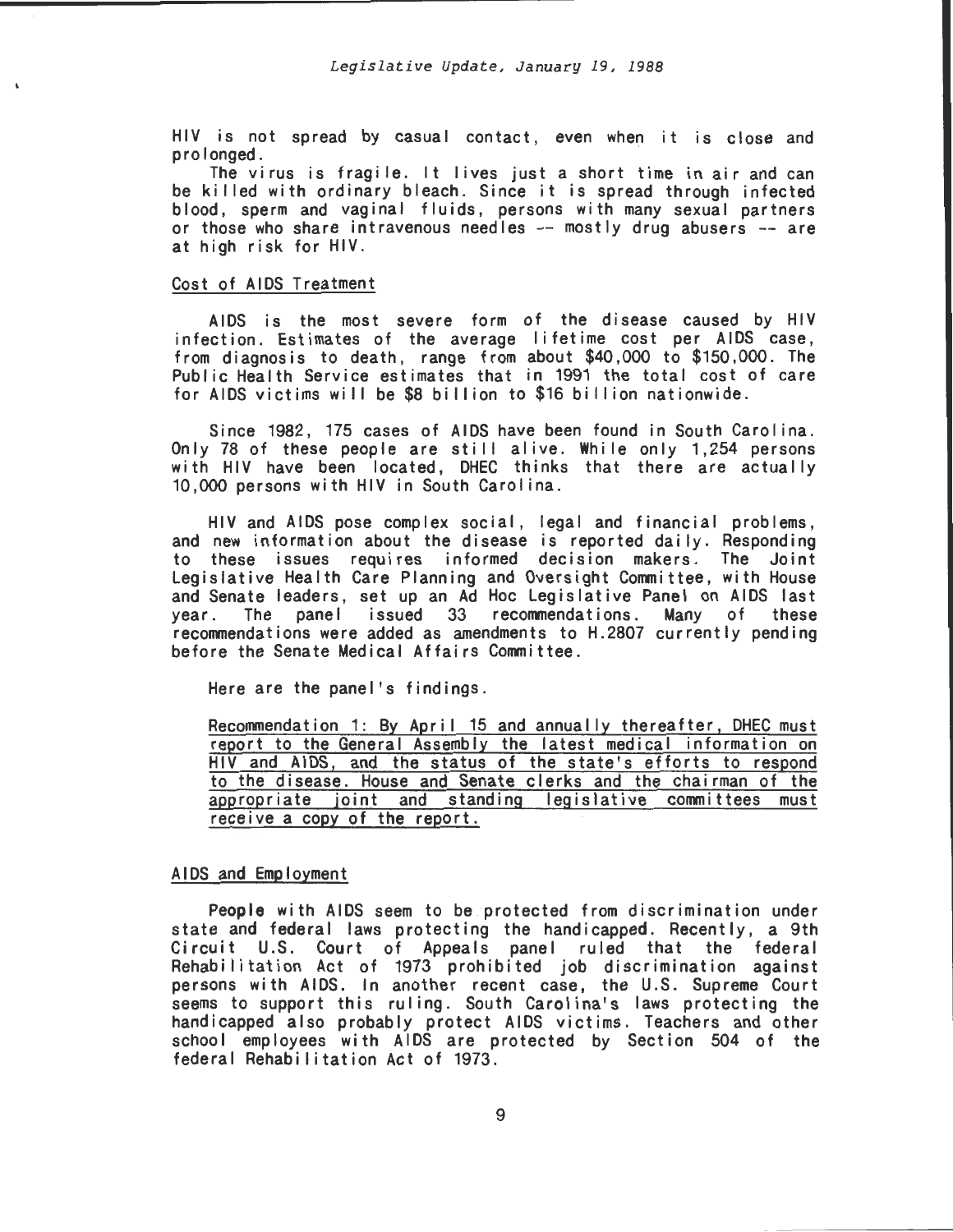*Legislative Update, January 19, 1988* 

# Recommendation 2: No change in current state employment discrimination laws is recommended.

## State Employees and AIDS

As a major employer, State Government must also address decisions about employee testing, privacy issues and what policy should be established regarding state workers who have clients with HIV or AIDS. Not alI state agencies have developed policies on AIDS, but those that have policies cover common points:

- --Employees with HIV or AIDS can work as long as they do their job and are not a threat to themselves or others on the job. Work assignments should not be changed except for sound medica I reasons.
- Clients with HIV or AIDS should not be denied services.
- -- Employees are not ordinarily excused from working with other employees or clients who have HIV or AIDS.
- $--$  Only employees who probably will be exposed to a client's body fluids should be told if the client has HIV or AIDS.
- -- Agencies should educate employees about HIV or AIDS.

Mandatory testing of low risk groups, such as state employees, is not cost effective and conflicts with the philosophical foundations of this state and nation.

Recommendation 3: When writing their own policies, state agencies should seek the help of DHEC, which has developed comprehensive policies based on the best information on HIV and AIDS.

Recommendation 4: HIV tests are not recommended for state employees.

#### AIDS and the Schools

There are 49 children in South Carolina with HIV or AIDS. School boards can deny admission to any student with a contagious, infectious or communicable disease. The Center for Disease Control recommends that most students with HIV or AIDS go to school. Both the CDC and DHEC recommend a review of each student's case by a panel which includes the child's parents, the child's doctor, school and health officials. Students posing a risk to others would not be admitted. Some South Carolina school districts follow CDC guidelines while others refuse to admit students with HIV or AIDS.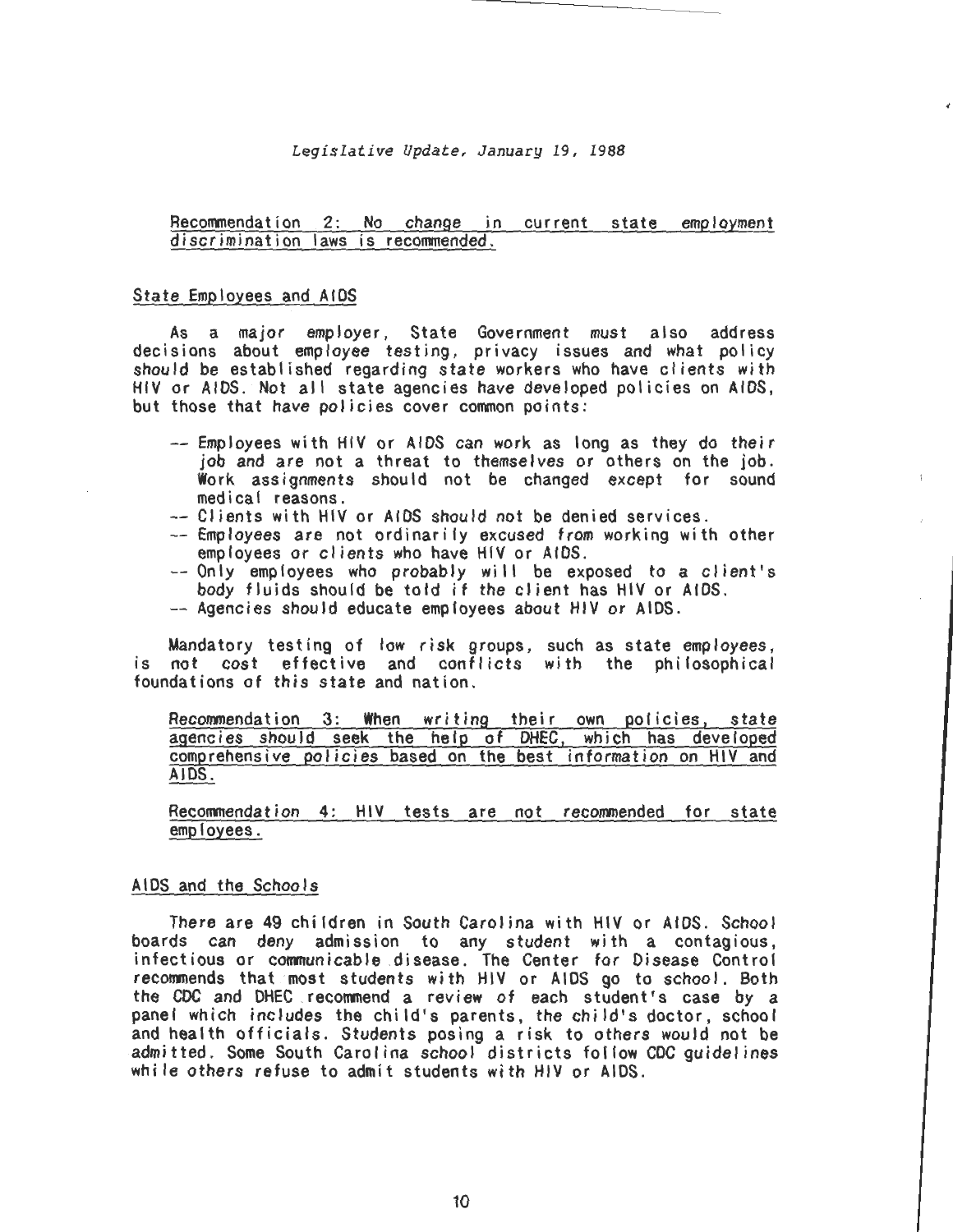A child's right to attend school is protected by Public Law 94-142 known as the "Education for All Handicapped Children Act." Under this law, the definition of handicapped children includes "health impaired children." School districts using federal funds for handicapped children must serve alI handicapped children, which would include children with AIDS.

Recommendation 5: Each school district should have a communicable disease policy, which includes HIV and AIDS. The decision to prohibit or limit attendance should be based on sound medical evidence. If a student is not admitted, the school district is still responsible for the student's education.

Recommendation 6: Any board acting in good faith and in compliance with the law should not be liable for damages which result from its decision.

# Privacy and the AIDS Victim

State law now protects the privacy of a person with a venereal disease. H.2807, now before Senate Medical Affairs, amends the law to include AIDS and related viruses. Under this bill, DHEC would not be required to tell school officials if an AIDS-infected child is in school, and if a school knows of an AIDS-infected child, they cannot reveal who the child is.

The CDC recommends only those individuals who are necessary to protect the child in school need to know of the child's health status. There is a conflict here between the need to protect the child's privacy and prevent public panic and the need to provide information to ensure safe school health practices.

# Recommendation 7: The district superintendent and school nurse should be told if a child with HIV and AIDS is in school.

## AIDS and State Institutions

HIV and AIDS present special problems to those in charge of state institutions, particularly prisons and mental health or mental retardation centers. Those supporting mandatory HIV testing of persons in state institutions base their support on the need to identify prison inmates or state clients who could spread the virus.

Opponents to testing cite the serious ethical and practical problems such testing would create. They point out that a person may not test positive for the virus up to six months after becoming infected. And unless the test is repeated regularly, not every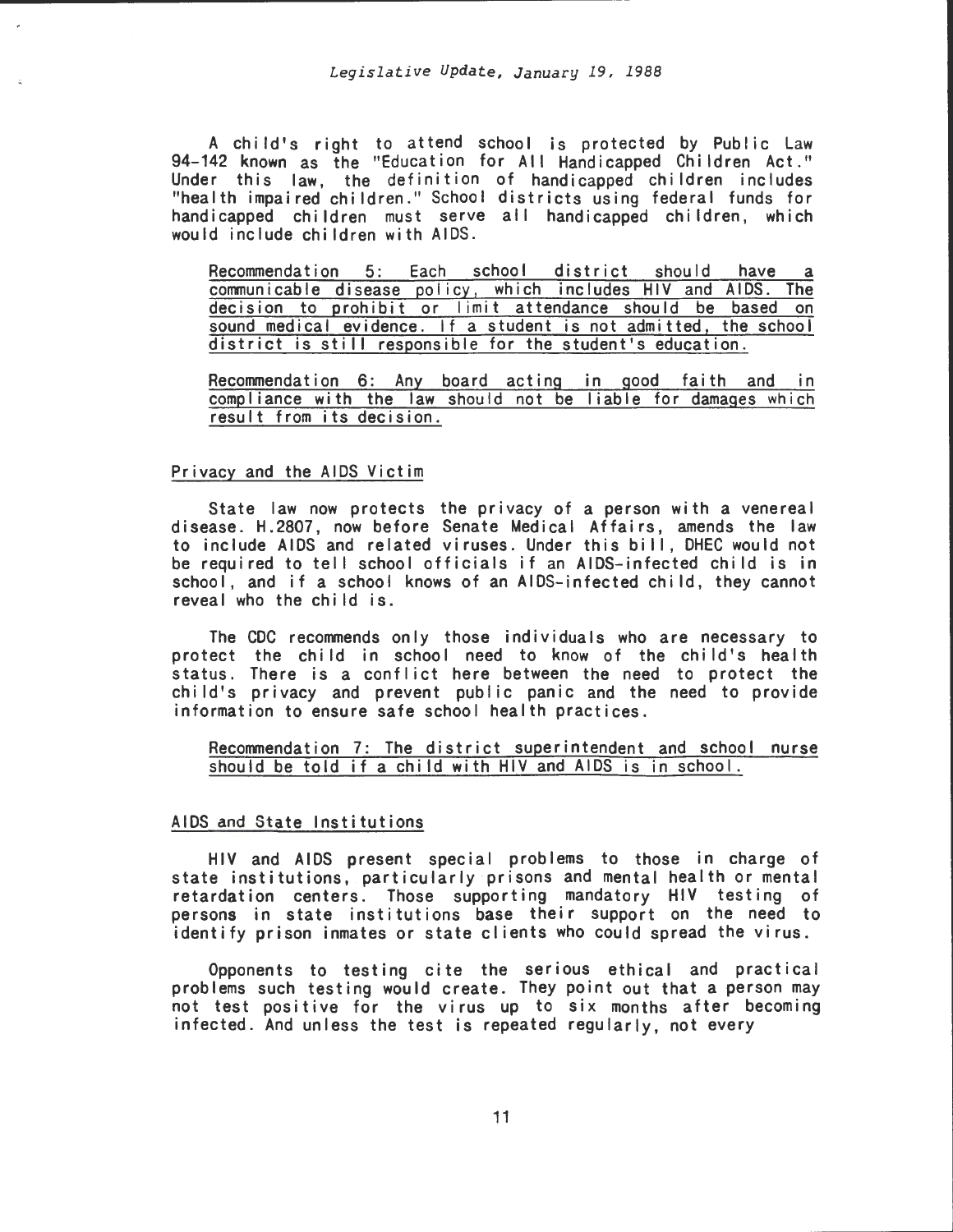person with HIV will be found . Privacy is difficult to keep in institutions, and persons with HIV or AIDS would have to be protected from possible harm .

The policy at the Department of Corrections is to assume all persons entering prison have HIV and therefore use the universal<br>precautions recommended by medical experts. This prevents precautions recommended by discrimination and eliminates the need to test every new inmate. HIV testing can be done for good medical reasons, and inmates' medical records are confidential. All new cases of HIV and AIDS are reported to the department's medical director and DHEC.

The Department of Mental Health does not routinely test high risk persons for HIV . A DMH physician can test a patient for HIV for good medical reasons. If the patient refuses, three additional doctors review the case and make a decision. If they decide in favor of testing, the test is administered. Since January 1985, DMH's Byrnes Medical Center has treated 15 HIV and AIDS patients at a total cost of \$99,000. Eight of these patients were prison inmates .

Recommendation 8: There should be no routine mandatory HIV testing of persons admitted to state institutions.

Recommendation 9: Persons in state institution should be tested at their own request, subject to the rules and regulations of the agency.

Recommendation 10: Institutional medical records must be kept private. Only medical staff or other officials who need to know should have access to medical records.

Recommendation 11 : Isolation of a client or inmate with HIV or AIDS should occur only for good medical reasons or when the person's behavior is a risk to others .

Recommendation 12: DHEC's authority over inmates with venereal disease should also include inmates with HIV.

Recommendation 13: The Department of Corrections should develop a COMprehensive policy on HIV and AIDS in prisons.

Recommendation 14: Sufficient funds should be appropriated to pay for health care for persons in state institutions. Agencies with custody of these persons should ask for these funds in their annual budget requests .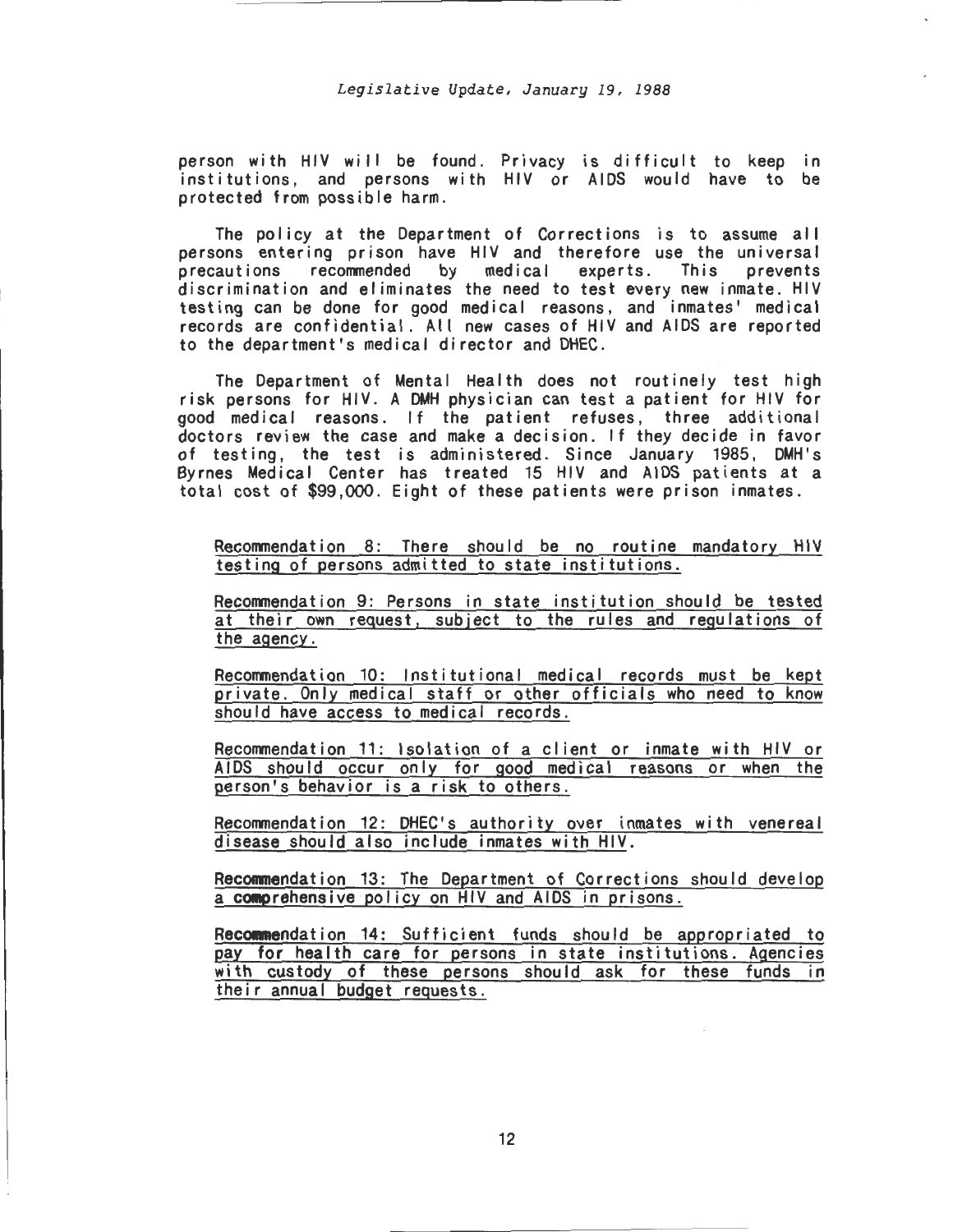## Educating the Public About AIDS

Education is the most effective and socially acceptable way to prevent HIV and AIDS. DHEC is using booklets, radio and TV spots and educational forums. It also has set up a telephone hotline to counsel people who think they are at risk.

AIDS highlights the health problems facing young people. Since most AIDS victims die as young adults, they could have been infected while in high school or earlier. State law does not require that sexuality or sexual behavior be included in the health curriculum. Bills to require comprehensive health education, including instruction on sexually transmitted. disease, are pending before the House and Senate.

Reconmendation 15: Efforts should be made to educate officials, the public and children about how HIV is spread and how it can be prevented. These could include: an address by the U.S. Surgeon General to the General Assembly; public awareness programs by ETV and conmercial television stations; programs for parent and school support groups; AIDS education during in-service teacher training.

Reconmendation 16: Staff and persons in state institutions should receive mandatory education about HIV and AIDS.

Reconmendation 17: Comprehensive health education, including instruction on sexually transmitted diseases, should be required in the public schools.

## Mandatory Testing

Mandatory HIV testing for certain groups has been discussed in many states. Mandatory screening proposals often focus on "high risk" groups such as IV drug users and sexual offenders. Requiring HIV tests for certain "low risk" groups I ike marriage applicants and food handlers also has been discussed.

Mandatory HIV testing should occur only if the public health benefit is greater than the loss of personal privacy. People who seek treatment at drug or sexually transmitted disease clinics are at high risk for AIDS or HIV, but there is some fear mandatory testing might drive them away.

Mandatory testing of low risk groups, such as marriage applicants is not cost effective. The small number of persons with HIV found in these groups do not justify the cost, and tests would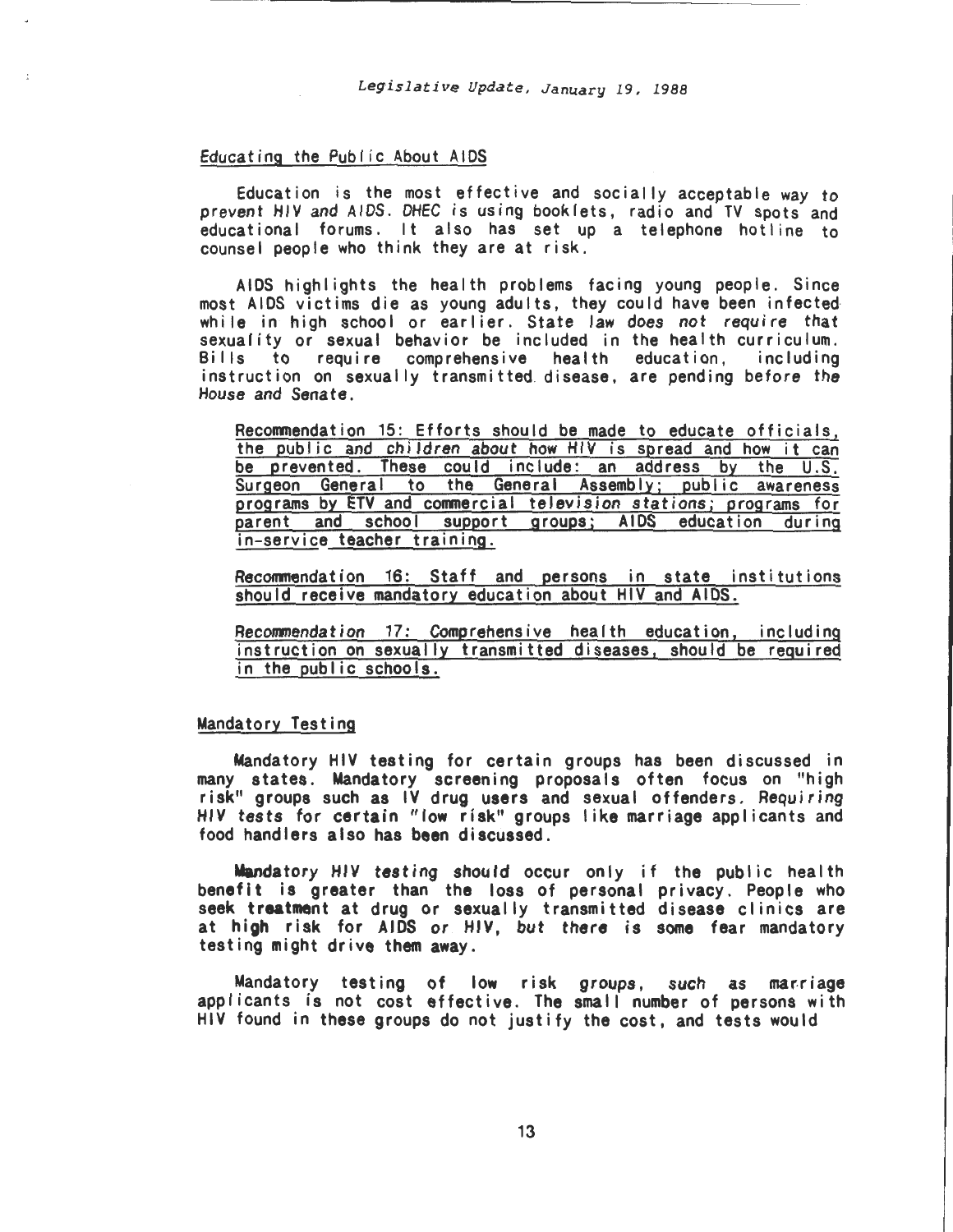have to be repeated regularly. Mass testing also would result in many false negative and false positive readings.

Recommendation 18: Current medical evidence does not support mandatory testing of low risk groups such as food handlers,<br>applicants for marriage licenses, hospital admissions or applicants for marriage licenses, hospital pregnant women. Patients, their doctors and hospital should decide if HIV testing is needed. Hospitals should develop comprehensive policies on the admission and care of AIDS patients.

Recommendation 19: If while working with a patient or a patient's body fluids, a health care worker is possibly exposed to HIV and a health care professional feels there is reasonable risk of infection, the health care professional may require the patient to be tested.

Recommendation 20: There should be no mandatory testing of<br>persons seeking treatment at drug clinics or sexually persons seeking treatment at drug clinics or transmitted disease clinics.

Recommendation 21: Federal regulations concerning the testing of blood, tissue, organ and sperm donations appear to be adequate. If not, the panel supports state regulations.

# Contact Tracing and Counseling

If persons have HIV, DHEC can identify and trace their sexual or IV needle sharing partners. These partners are the group at highest risk for HIV and AIDS. Education, counseling and testing of these contacts is the most cost effective way to prevent the disease. Since contact tracing depends on client cooperation, HIV testing must be voluntary.

Recommendation 22: DHEC should trace the sexual and IV drug contacts of persons with HIV and AIDS.

Recommendation 23: At least \$3 million should be appropriated to DHEC for AIDS education, testing, counseling and contact tracing.

# AIDS Patients, Privacy and Isolation

State law now makes DHEC's venereal disease records very confidential. Only very limited exceptions are allowed. However, this law does not cover the department's HJV or AIDS records.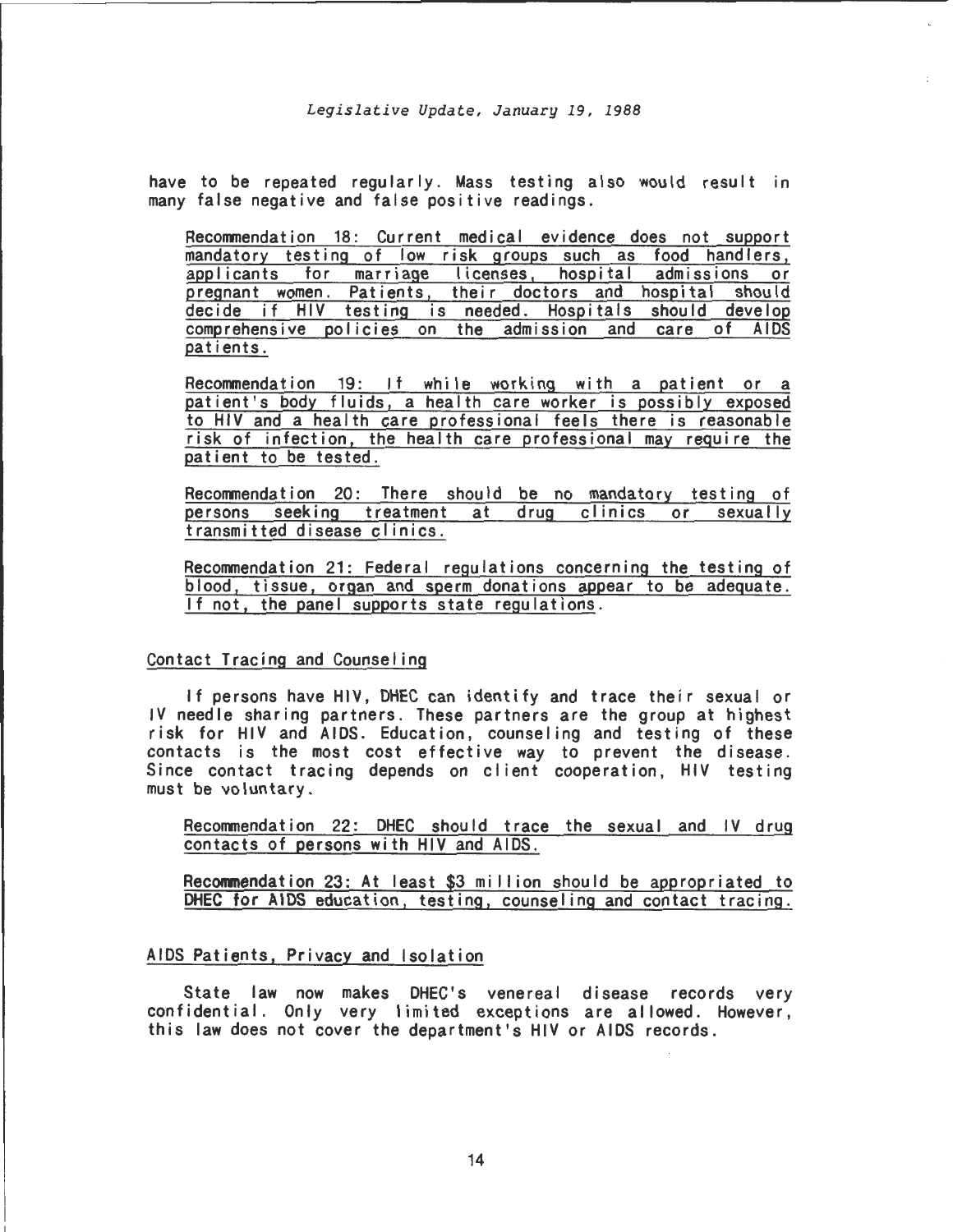Recommendation 24: State law should grant strict privacy for all of DHEC's sexually transmitted disease records. The limited exception to the law, which allows the release of information needed to enforce the sexually transmitted disease control laws, should be clarified.

Recommendation 25: DHEC's authority to isolate people with venereal disease also should include persons with HIV.

# Legal Issues

Recommendation 26: A doctor or public health official who tells a spouse or known contact that a person has HIV or AIDS should not be liable for any damages which may results.

Recommendation 27: Persons convicted of sexual offenses, including prostitution, which involve the exchange of bodily fluids should be tested for HIV within 15 days of conviction.

# Discrimination Issues

Recommendation 28: Persons with HIV or AIDS should not be denied health care just because of their disease. Refusal to treat persons with HIV or AIDS should be addressed by hospital policy.

# Health Care Issues

Of the 49 children in South Carol ina with HIV or AIDS, the state has custody of four of them and will probably get custody of five others. Foster homes are not available for these children. The state Department of Social Services predicts that foster care payments will have to increase to \$1,000 a month for these children. Other costs include \$5,000 for training foster parents, and an estimated \$10,400 per year for each child to cover health and support services.

The federal government allows states to suspend Medicaid rules to allow greater freedom in serving AIDS patients. Through such a waiver, the state can provide assistance to low income people with AIDS while using federal matching funds. Medicaid waivers available include higher income limits, services not normally covered by Medicaid, such as home care and hospices and special Medicaid foster care payments for children with AIDS.

Low Medicaid payments force providers to choose between refusing to care for AIDS patients or losing money when they do. Recent Medicaid claims for AIDS patients show that hospitals were paid only 46 percent of their charges.